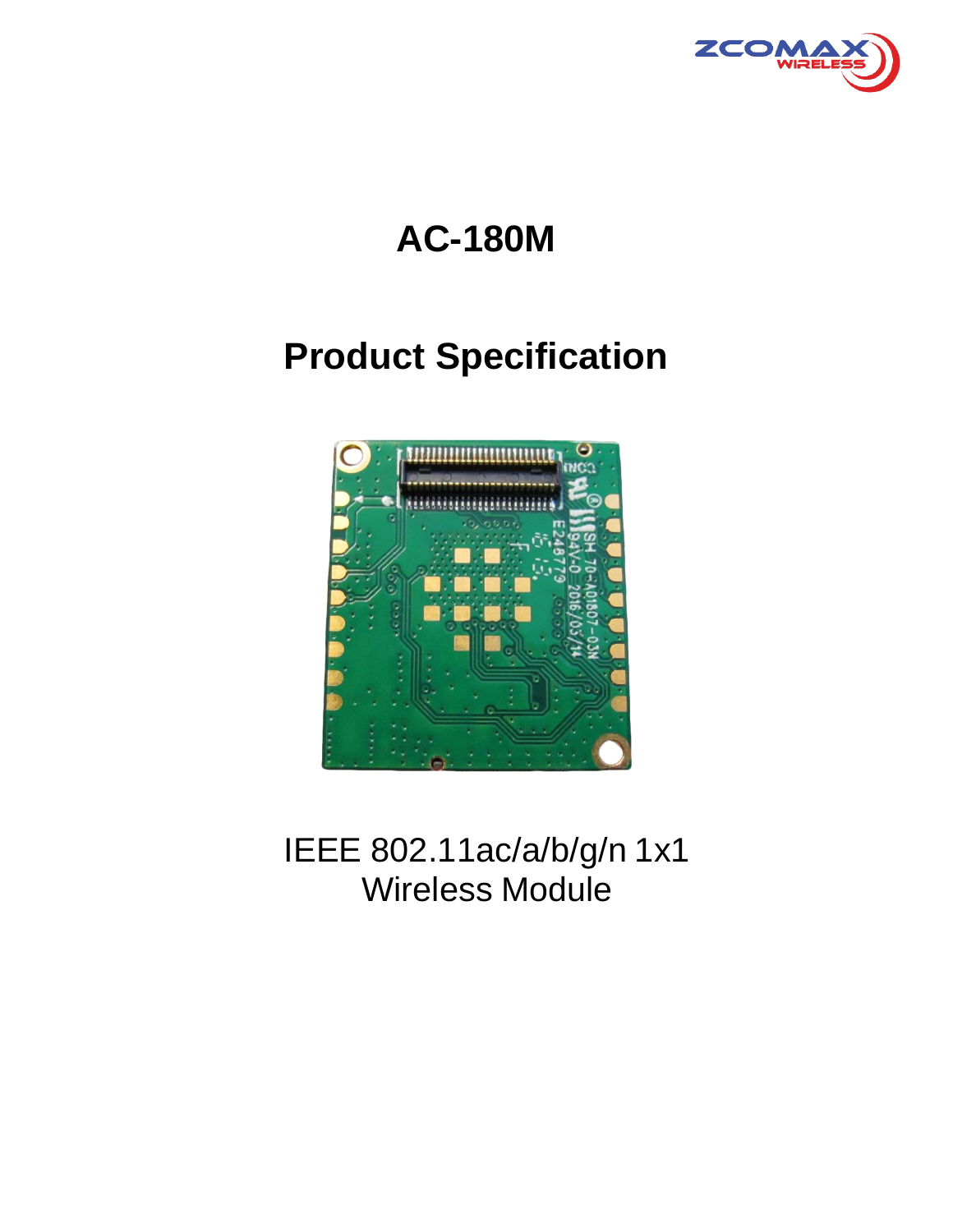

| <b>Hardware</b>            |                                                  |                          |                      |  |  |  |  |
|----------------------------|--------------------------------------------------|--------------------------|----------------------|--|--|--|--|
| Standard                   | IEEE 802.11ac/a/b/g/n                            |                          |                      |  |  |  |  |
| Chipset                    | Marvell 88W8887 SoC                              |                          |                      |  |  |  |  |
| Host Interface             | <b>SDIO</b>                                      |                          |                      |  |  |  |  |
| <b>Host Connector</b>      | Board to board connector (PANASONIC AXZ850145WG) |                          |                      |  |  |  |  |
| <b>Operating Voltage</b>   | DC 3.3V                                          |                          |                      |  |  |  |  |
| Power Consumption          | <2W                                              |                          |                      |  |  |  |  |
| Antenna Connector          | u.FL-R-SMT compliant connector                   |                          |                      |  |  |  |  |
|                            |                                                  |                          |                      |  |  |  |  |
| <b>Output Power</b>        | IEEE 802.11g/n                                   | IEEE 802.11a/n           | <b>IEEE 802.11ac</b> |  |  |  |  |
|                            | 18dBm@6~36M                                      | 15dBm@6~36M              | 15dBm@HT80/MCS0~6    |  |  |  |  |
|                            | 16dBm@18~54M                                     | 14dBm@48~54M             | 14dBm@HT80/MCS7      |  |  |  |  |
|                            | 18dBm@HT20/MCS0~4                                | 15dBm@HT20/40/MCS0~4     | 12dBm@HT80/MCS8      |  |  |  |  |
|                            | 18dBm@HT40/MCS0~4                                | 14dBm@HT20/40/MCS0~4     | 10dBm@HT80/MCS9      |  |  |  |  |
|                            | 16dBm@HT20/MCS5,6                                | 13dBm@HT20/40/MCS0~4     |                      |  |  |  |  |
|                            | 15dBm@HT40/MCS5,6<br>14dBm@HT20/MCS7             |                          |                      |  |  |  |  |
|                            |                                                  |                          |                      |  |  |  |  |
|                            | 13dBm@HT40/MCS7                                  |                          |                      |  |  |  |  |
|                            |                                                  |                          |                      |  |  |  |  |
| <b>Rx Sensitivity</b>      | IEEE 802.11g/n                                   | <b>IEEE 802.11a</b>      | <b>IEEE 802.11ac</b> |  |  |  |  |
|                            | -85dBm@11Mbps                                    | -85dBm@6Mbps             | -61dBm@VHT20/MCS7    |  |  |  |  |
|                            | -85dBm@6Mbps                                     | -69dBm@54Mbps            | -58dBm@VHT40/MCS7    |  |  |  |  |
|                            | -69dBm@54Mbps                                    |                          | -55dBm@VHT80/MCS9    |  |  |  |  |
|                            | -64dBm@HT20/MCS7                                 |                          |                      |  |  |  |  |
|                            | -61dBm@HT40/MCS7                                 |                          |                      |  |  |  |  |
|                            |                                                  |                          |                      |  |  |  |  |
| <b>Modulation</b>          | IEEE 802.11b (DSSS)                              | IEEE 802.11g (OFDM/DSSS) |                      |  |  |  |  |
|                            | 5.5/11 Mbps (CCK)                                | 48/54 Mbps (QAM-64)      |                      |  |  |  |  |
|                            | 2 Mbps (DQPSK)                                   | 24/36 Mbps (QAM-16)      |                      |  |  |  |  |
|                            | 1 Mbps (DBPSK)                                   | 12/18 Mbps (QPSK)        |                      |  |  |  |  |
|                            |                                                  | 6/9 Mbps (BPSK)          |                      |  |  |  |  |
|                            | IEEE 802.11n (OFDM/DSSS)                         | <b>IEEE 802.11ac</b>     |                      |  |  |  |  |
|                            | QAM-64                                           | QAM-256                  |                      |  |  |  |  |
|                            | QAM-16                                           | <b>QAM-64</b>            |                      |  |  |  |  |
|                            | <b>QPSK</b>                                      | <b>QAM-16</b>            |                      |  |  |  |  |
|                            | <b>BPSK</b>                                      | QPSK                     |                      |  |  |  |  |
|                            |                                                  | <b>BPSK</b>              |                      |  |  |  |  |
|                            |                                                  |                          |                      |  |  |  |  |
| <b>Operating Frequency</b> | 2.4GHz Frequency                                 | <b>5GHz Frequency</b>    |                      |  |  |  |  |
|                            | 2412~2472MHz                                     | 5150~5250MHz             |                      |  |  |  |  |
|                            |                                                  | 5250~5470MHz             |                      |  |  |  |  |
| 5470~5725MHz               |                                                  |                          |                      |  |  |  |  |
|                            |                                                  | 5725~5850MHz             |                      |  |  |  |  |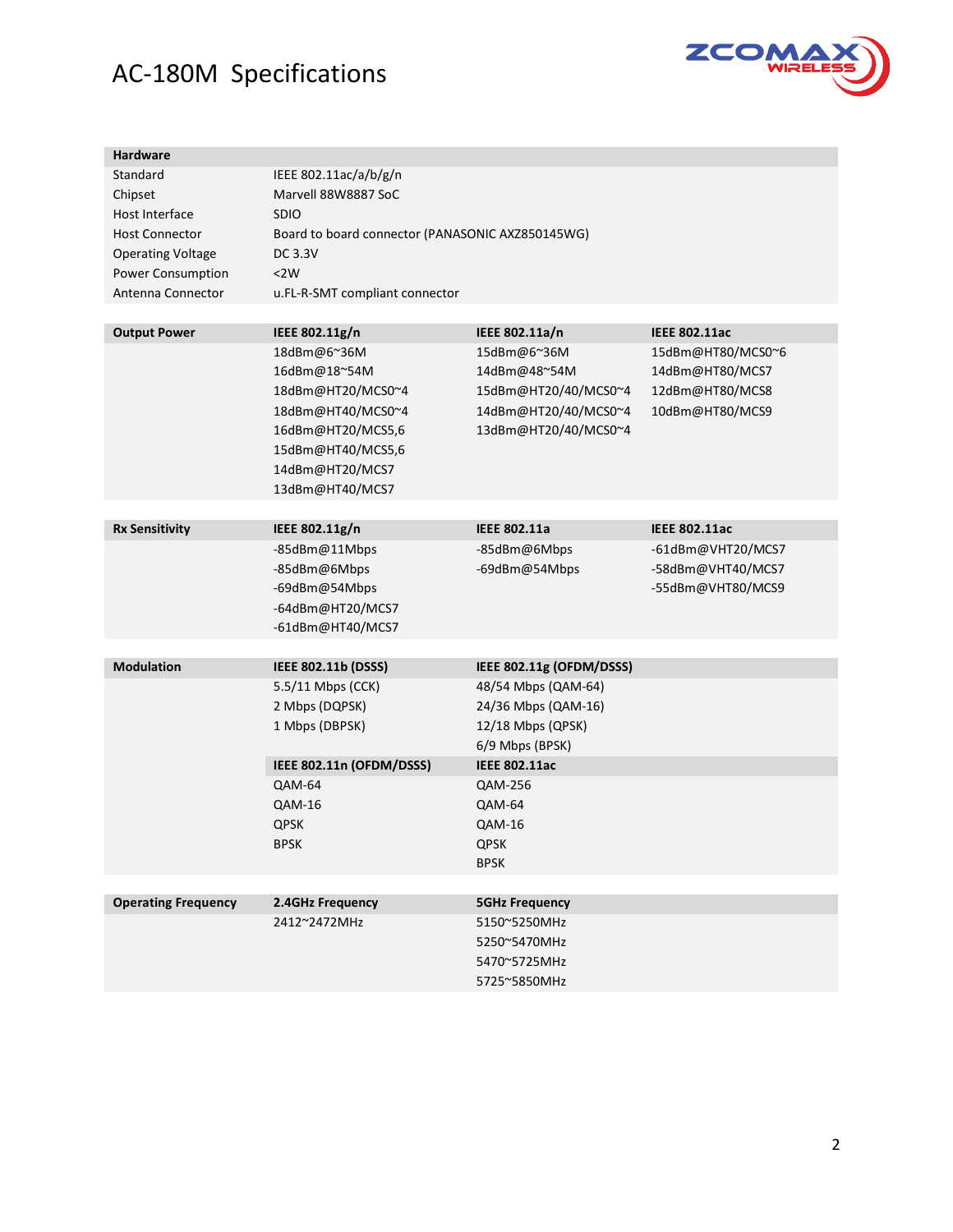

| <b>Software</b>              |                                                   |  |  |
|------------------------------|---------------------------------------------------|--|--|
| Standard                     | IEEE 802.11i security standard                    |  |  |
|                              | IEEE 802.1x security standard                     |  |  |
|                              | IEEE 802.11e standard                             |  |  |
| <b>Operation Mode</b>        | Infrastructure mode                               |  |  |
|                              | Ad-hoc mode                                       |  |  |
| Power Management             | Power save mode                                   |  |  |
|                              | Deep Sleep mode                                   |  |  |
| Security                     | <b>WAPI</b>                                       |  |  |
|                              | WPA/WPA2/WPA-PSK/WPA2-PSK                         |  |  |
|                              | 64-bit and 128-bit WEP                            |  |  |
|                              | EAP-TLS/EAP-TTLS/EAP-PEAP                         |  |  |
|                              |                                                   |  |  |
| <b>Physical</b>              |                                                   |  |  |
| <b>Dimension</b>             | 20mm (L) x 23mm (W) x 3.85mm (H)                  |  |  |
|                              |                                                   |  |  |
| <b>Environmental</b>         |                                                   |  |  |
| <b>Operating Temperature</b> | $-30$ ~ $+75$ °C                                  |  |  |
| <b>Operating Humidity</b>    | 10 ~ 90% relative humidity non-condensing         |  |  |
| Storage Temperature          | $-30$ ~ $+80$ °C                                  |  |  |
| <b>Storage Humidity</b>      | 10 $\approx$ 90% relative humidity non-condensing |  |  |
| Green                        | RoHs/REACH compliant                              |  |  |
| Warranty                     | 12 months                                         |  |  |
|                              |                                                   |  |  |
| <b>Approvals</b>             |                                                   |  |  |
| <b>FCC</b>                   | FCC Part 15B                                      |  |  |
|                              | FCC Part 15C                                      |  |  |
|                              |                                                   |  |  |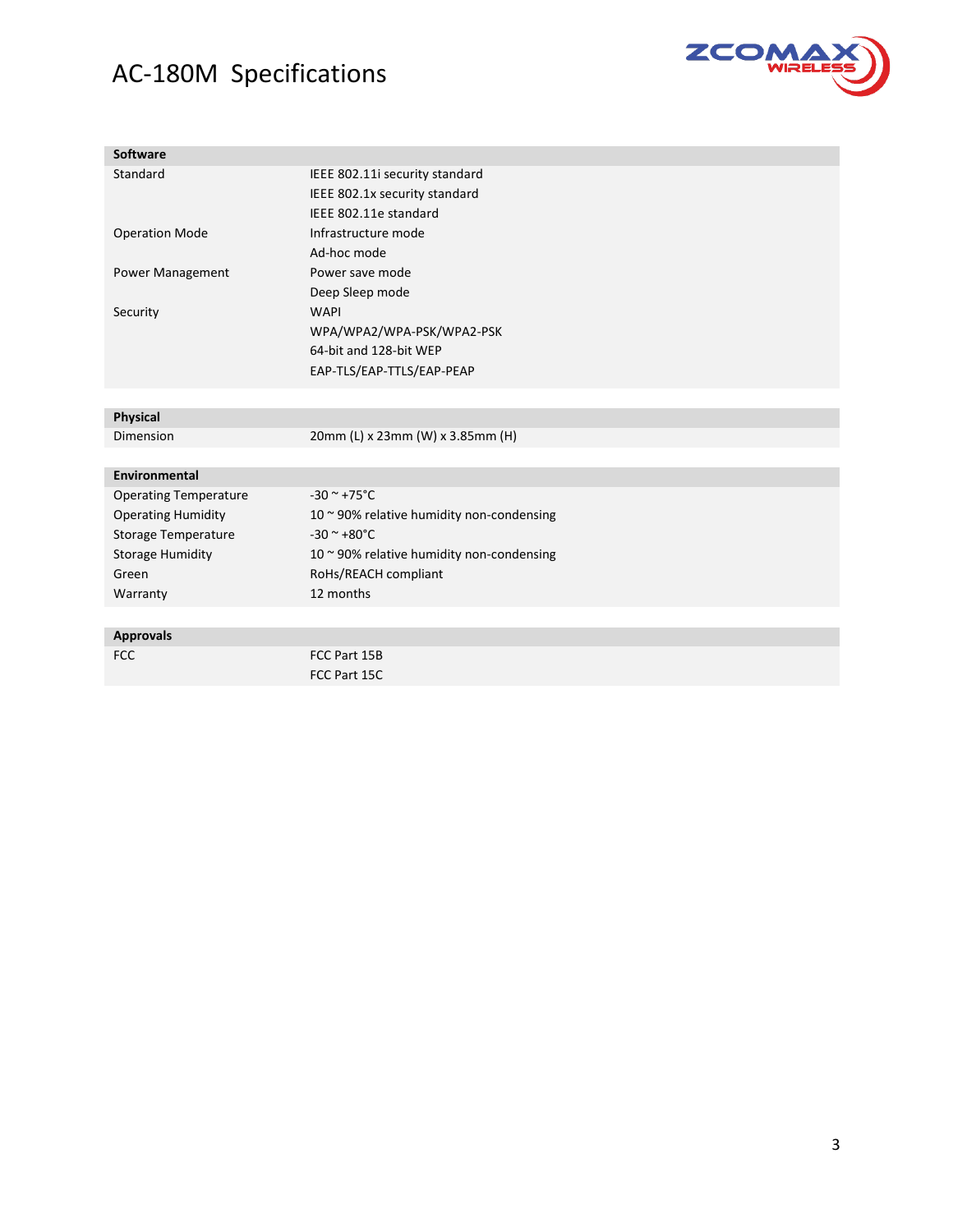